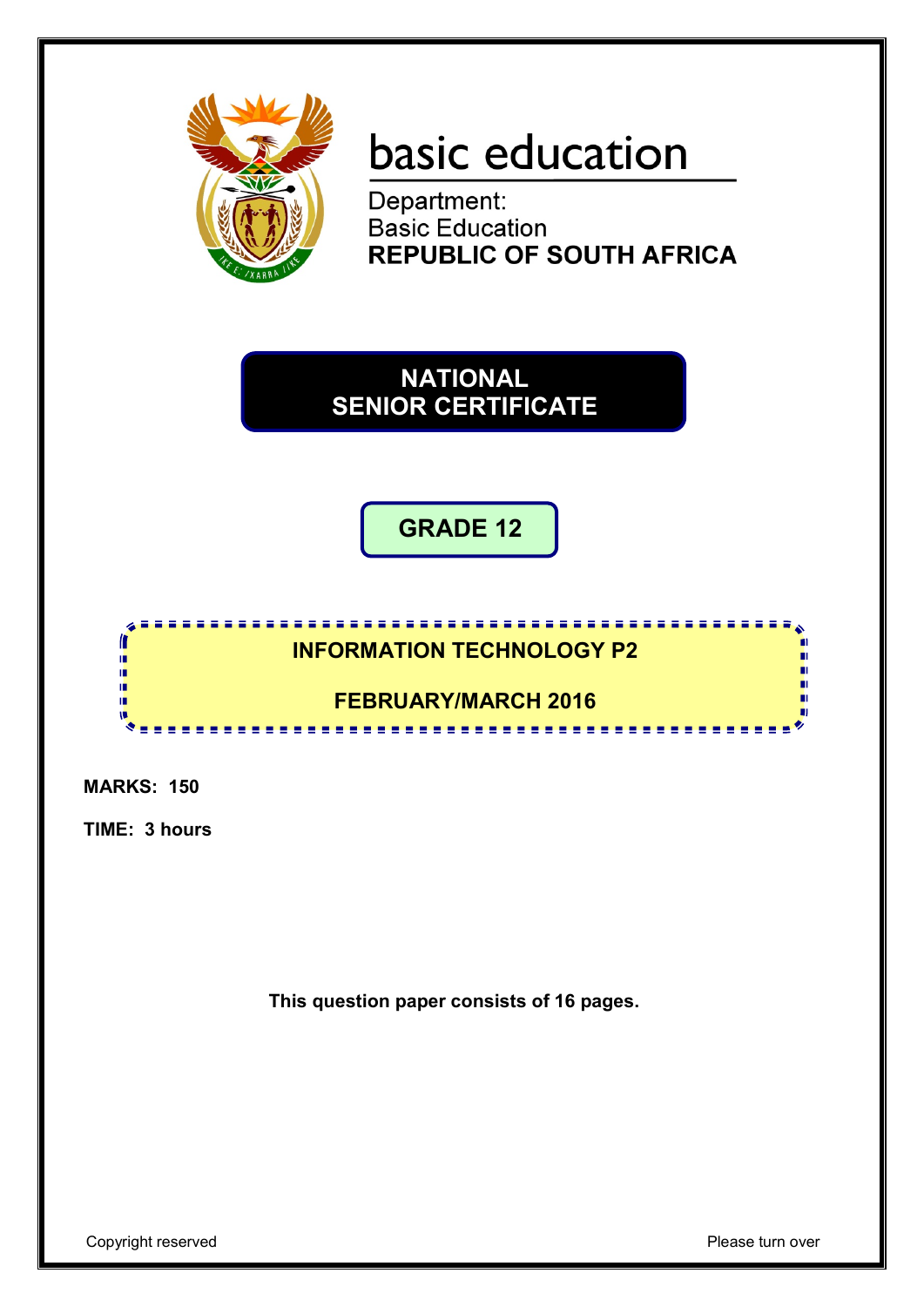#### **INSTRUCTIONS AND INFORMATION**

1. This question paper consists of SIX sections:

| <b>SECTION A:</b> | Short questions                               | (15) |
|-------------------|-----------------------------------------------|------|
| <b>SECTION B:</b> | <b>Systems Technologies</b>                   | (24) |
| <b>SECTION C:</b> | <b>Communication and Network Technologies</b> | (25) |
| SECTION D:        | Data and Information Management               | (27) |
| <b>SECTION E:</b> | <b>Solution Development</b>                   | (25) |
| <b>SECTION F:</b> | <b>Integrated Scenario</b>                    | (34) |
|                   |                                               |      |

- 2. Read ALL the questions carefully.
- 3. Answer ALL the questions.
- 4. The mark allocation generally gives an indication of the number of facts/reasons required.
- 5. Number the answers correctly according to the numbering system used in this question paper.
- 6. Write neatly and legibly.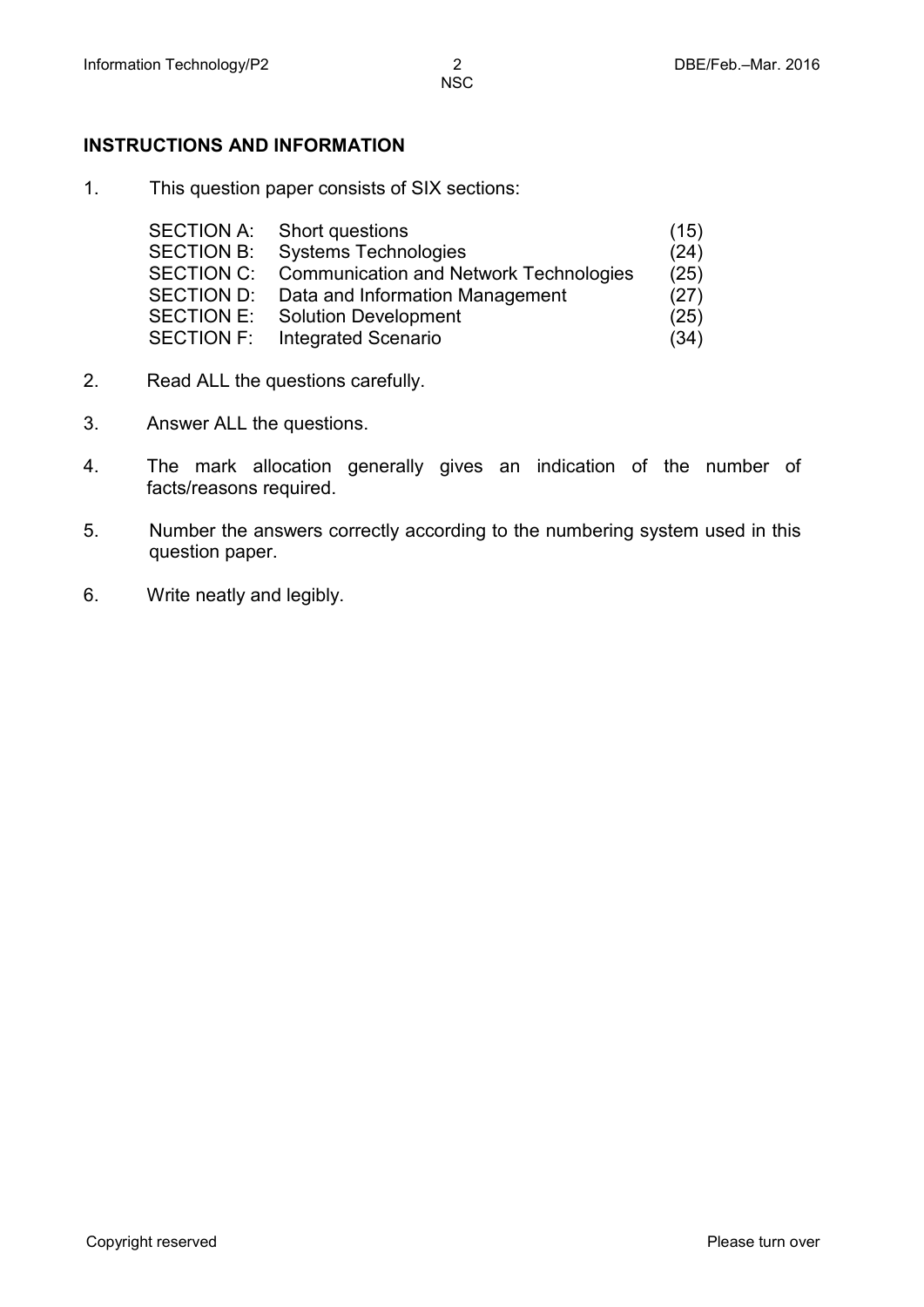## **SECTION A: SHORT QUESTIONS**

### **QUESTION 1**

| 1.1 |        | Give ONE word/term for each of the following descriptions. Write only the<br>word/term next to the question number (1.1.1-1.1.10) in the ANSWER BOOK.                                   |     |
|-----|--------|-----------------------------------------------------------------------------------------------------------------------------------------------------------------------------------------|-----|
|     | 1.1.1  | A company that has a permanent, fast connection to the Internet<br>and sells Internet access and services at a monthly fee                                                              | (1) |
|     | 1.1.2  | Initiatives to design, use and dispose of technology in an<br>environmentally friendly way                                                                                              | (1) |
|     | 1.1.3  | A series of steps that need to be followed when designing a<br>database to ensure that no data redundancy occurs                                                                        | (1) |
|     | 1.1.4  | Software that is stored permanently on the ROM chip of a device,<br>such as a printer, to control the basic operation of the device                                                     | (1) |
|     | 1.1.5  | A protocol used for the transfer of large files between computers by<br>means of an Internet connection                                                                                 | (1) |
|     | 1.1.6  | Software that translates programming instructions written in a<br>high-level language into a file with an '.exe' extension that can be<br>run independently of the programming language | (1) |
|     | 1.1.7  | A field of study that involves simulation of human decision-making<br>processes by a computer system that is programmed to react on<br>input received from sensors                      | (1) |
|     | 1.1.8  | This component generates pulses at regular frequencies to control<br>the activities of the motherboard                                                                                  | (1) |
|     | 1.1.9  | A technology used by devices to automatically give a notification<br>that a new message has arrived                                                                                     | (1) |
|     | 1.1.10 | The key field in a database table that links to the primary key in<br>another database table in order to create a relationship between the<br>two tables                                | (1) |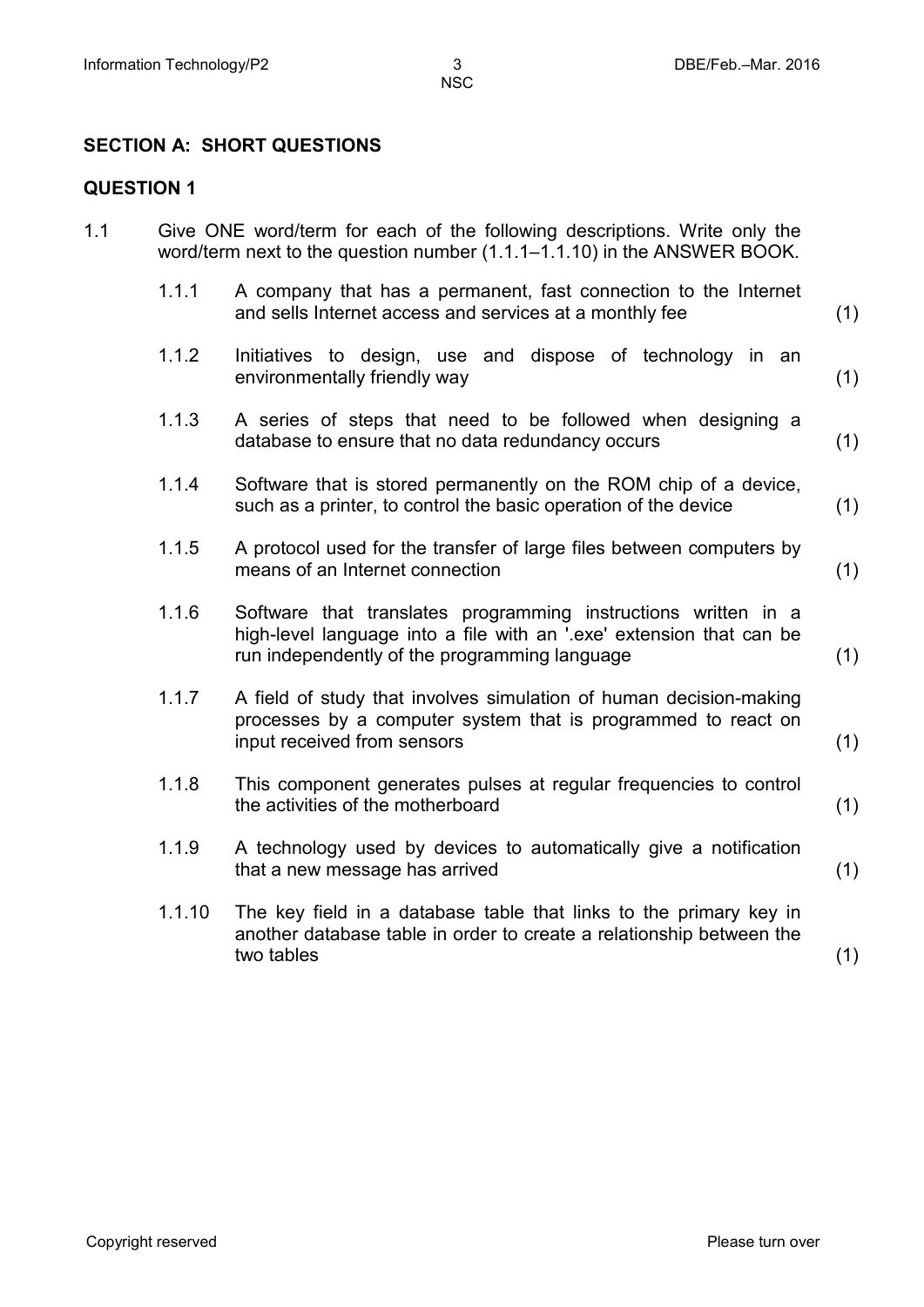- 1.2 Various options are provided as possible answers to the following questions. Choose the answer and write only the letter (A–D) next to the question number (1.2.1–1.2.5) in the ANSWER BOOK, for example 1.2.6 E.
	- 1.2.1 The concept of packaging data and procedures into a single object to prevent access from outside the object is called …
		- A an object code.
		- B encapsulation.<br>C an object progr
		- C an object program.<br>D a control structure
		- a control structure. (1)
	- 1.2.2 This type of test is performed by end-users and focuses on the functionality of a system and the validation of the fitness for use:
		- A Integration<br>B Systems
		- B Systems<br>C Unit
		- C Unit<br>D Acce
		- Acceptance (1) (1)
	- 1.2.3 A range check ...
		- A ensures that users enter only alphabetic data into a field.<br>B determines whether the data entered is within a fixed
		- determines whether the data entered is within a fixed set of values.
		- C ensures that users enter only numeric data into a field.<br>D verifies that a required field contains data
		- verifies that a required field contains data. (1)
	- 1.2.4 The deliberate disruption of computer access to an Internet service such as the Web or e-mail by overloading the network with a large number of requests is known as a …
		- A zombie.
		- B virus hoax.
		- C trojan horse.
		- D denial-of-service attack.
	- 1.2.5 Determine the number of times the instructions inside the nested loop below will be executed:

 Loop with counter1 from 1 to 4 Loop with counter2 from (counter1  $+$  1) to 5 Instructions to be executed End loop End loop

- A 10
- 
- B 20<br>C 12  $12$
- $D \quad 9$  (1)

**TOTAL SECTION A: 15**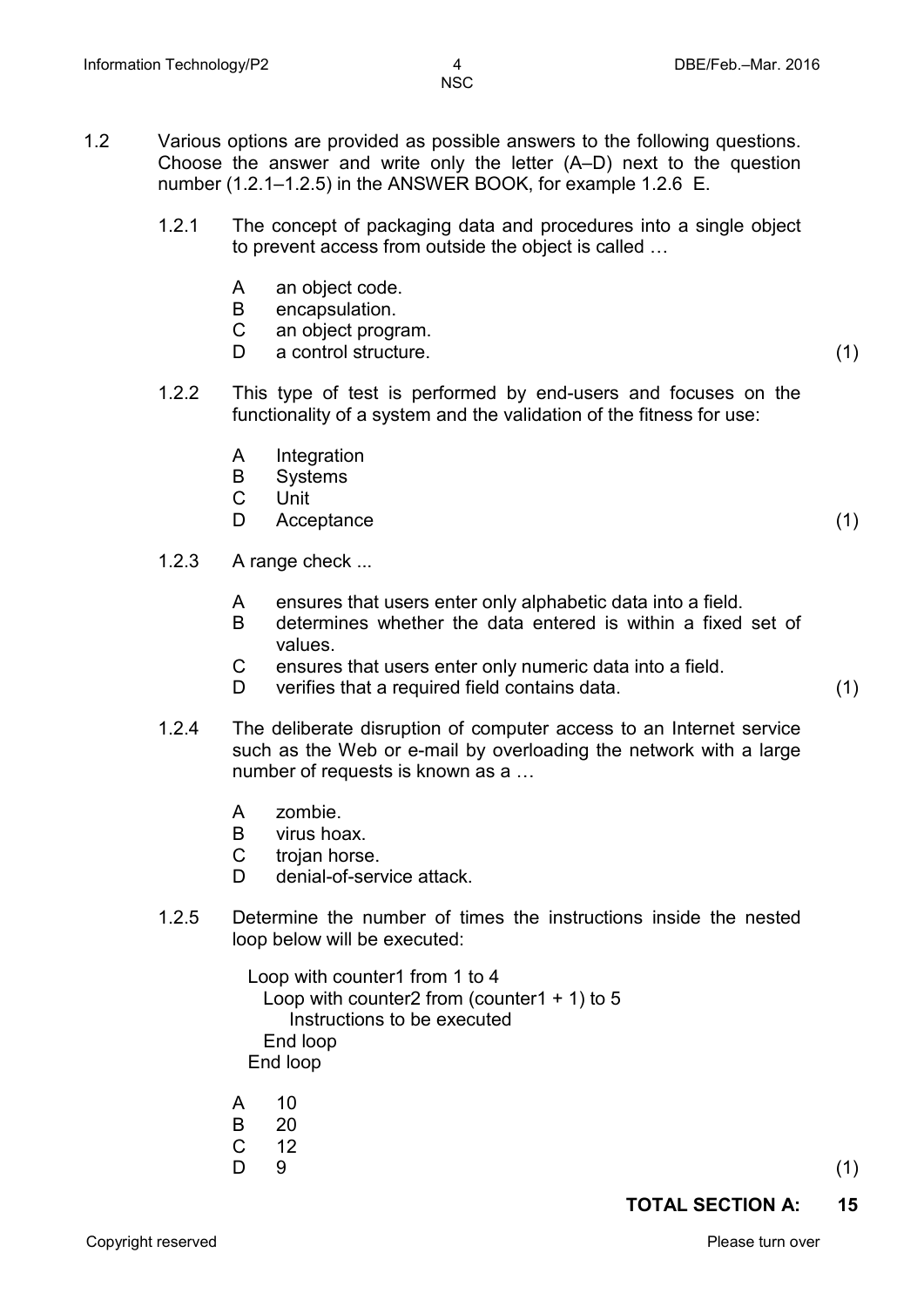#### **SCENARIO**

At the end of each year your school updates the stock registers for all departments. The IT learners have been asked to help with the stocktaking process.

#### **SECTION B: SYSTEMS TECHNOLOGIES**

#### **QUESTION 2**

The laptop computer used by the Mathematics department for stocktaking purposes has the following technical specifications and software installed:

| 15.6" 360° rotating touch-screen monitor |
|------------------------------------------|
| Core i7 4510U 3.1 GHz processor          |
| 8 GB DDR3 RAM                            |
| 1 TB 7200 rpm HDD                        |
| USB 3.0 port and USB 2.0 port            |
| HDMI port and an SD card reader          |
| RJ45 LAN jack and Gigabit Ethernet       |
| Bluetooth 4.0                            |
| Integrated graphics processor            |
| Windows 8.1 operating system             |
| Instant-on functionality                 |

2.1 Explain why each of the following components is essential for the functioning of any computer:

|         | 2.1.1 | <b>ROM</b>                                                                                               | (1) |
|---------|-------|----------------------------------------------------------------------------------------------------------|-----|
|         | 2.1.2 | <b>RAM</b>                                                                                               | (1) |
| $2.2\,$ |       | State ONE advantage of a touch-screen monitor.                                                           | (1) |
| 2.3     |       | State ONE disadvantage of using a mechanical/conventional hard disk drive<br>(HDD) in a laptop computer. | (1) |
| 2.4     |       | Windows 8.1 is the operating system on the laptop computer.                                              |     |
|         | 2.4.1 | State TWO aspects of memory management that the operating<br>system is responsible for.                  | (2) |
|         | 2.4.2 | State TWO other functions (except memory management) of the<br>operating system.                         | (2) |
| $2.5\,$ |       | There is no DVD drive in the specifications above.                                                       |     |
|         |       | Give a reason why DVD drives are no longer included in modern devices.                                   | (1) |
|         |       |                                                                                                          |     |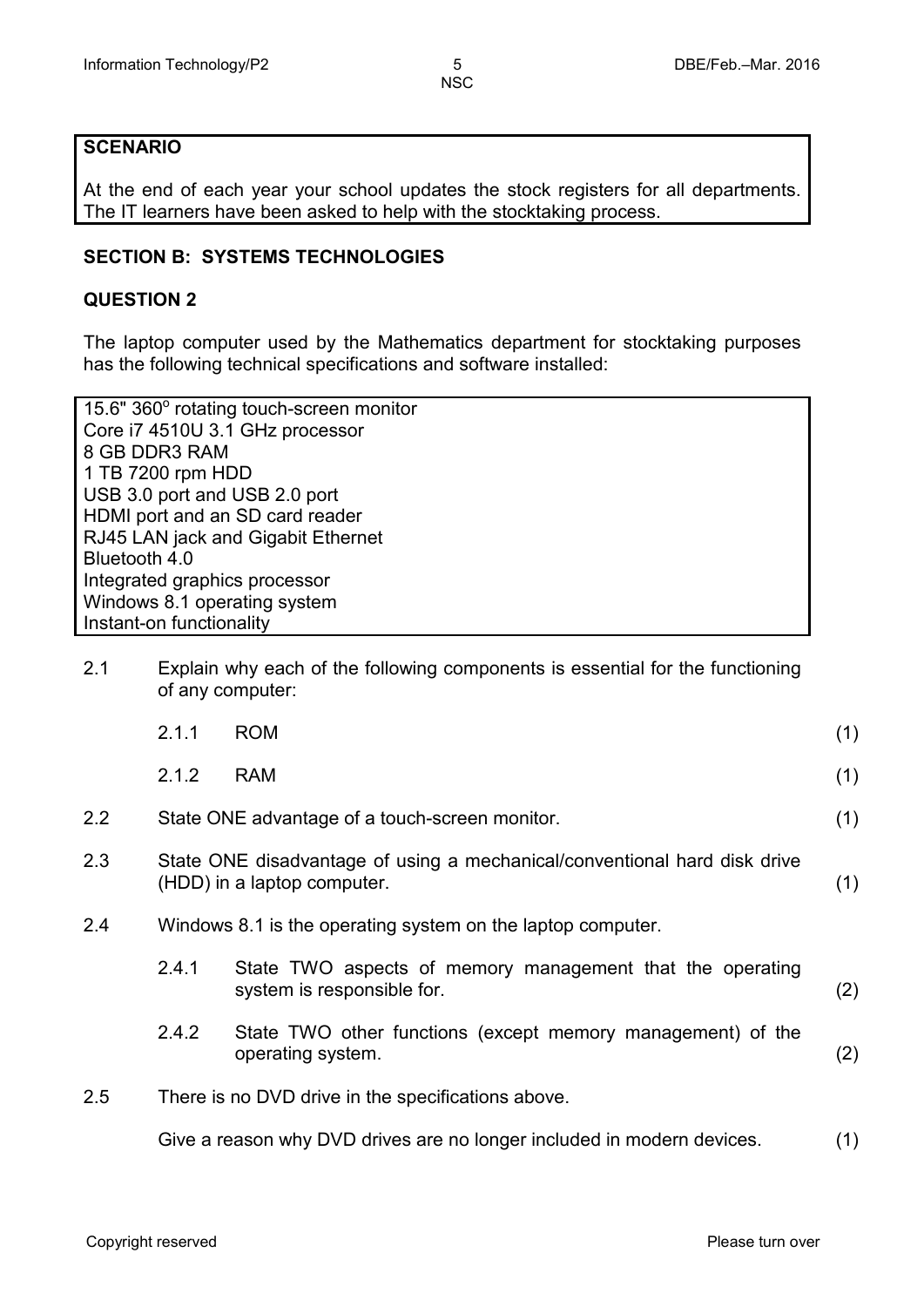| 2.6  | What is the purpose of the Ethernet port?<br>(1)                                                              |                                                                                                      |     |
|------|---------------------------------------------------------------------------------------------------------------|------------------------------------------------------------------------------------------------------|-----|
| 2.7  | What effect would the use of a separate graphics processor have on the<br>functioning of the laptop computer? |                                                                                                      | (1) |
| 2.8  |                                                                                                               | A flash disk is normally plugged into a USB port.                                                    |     |
|      | 2.8.1                                                                                                         | How will a flash disk communicate that it requires the attention of the<br>operating system?         | (1) |
|      | 2.8.2                                                                                                         | Explain why a flash disk is known as a plug-and-play device.                                         | (2) |
| 2.9  |                                                                                                               | Cache memory is found on, or near, the CPU in a computer.                                            |     |
|      | 2.9.1                                                                                                         | What is the purpose of cache memory?                                                                 | (2) |
|      | 2.9.2                                                                                                         | Briefly explain what disk caching is.                                                                | (2) |
| 2.10 |                                                                                                               | ScanDisk, that checks the hard drive for errors, is an example of utility<br>software on a computer. |     |
|      | 2.10.1                                                                                                        | Explain the term <i>utility</i> software.                                                            | (2) |
|      | 2.10.2                                                                                                        | Give an example of utility software that rearranges the files on a disk<br>for faster retrieval.     | (1) |
| 2.11 |                                                                                                               | Many applications use complex graphics that require a large amount of RAM<br>storage when executed.  |     |
|      |                                                                                                               | Explain how virtual memory is used to allow large applications to be executed.                       | (3) |

#### **TOTAL SECTION B: 24**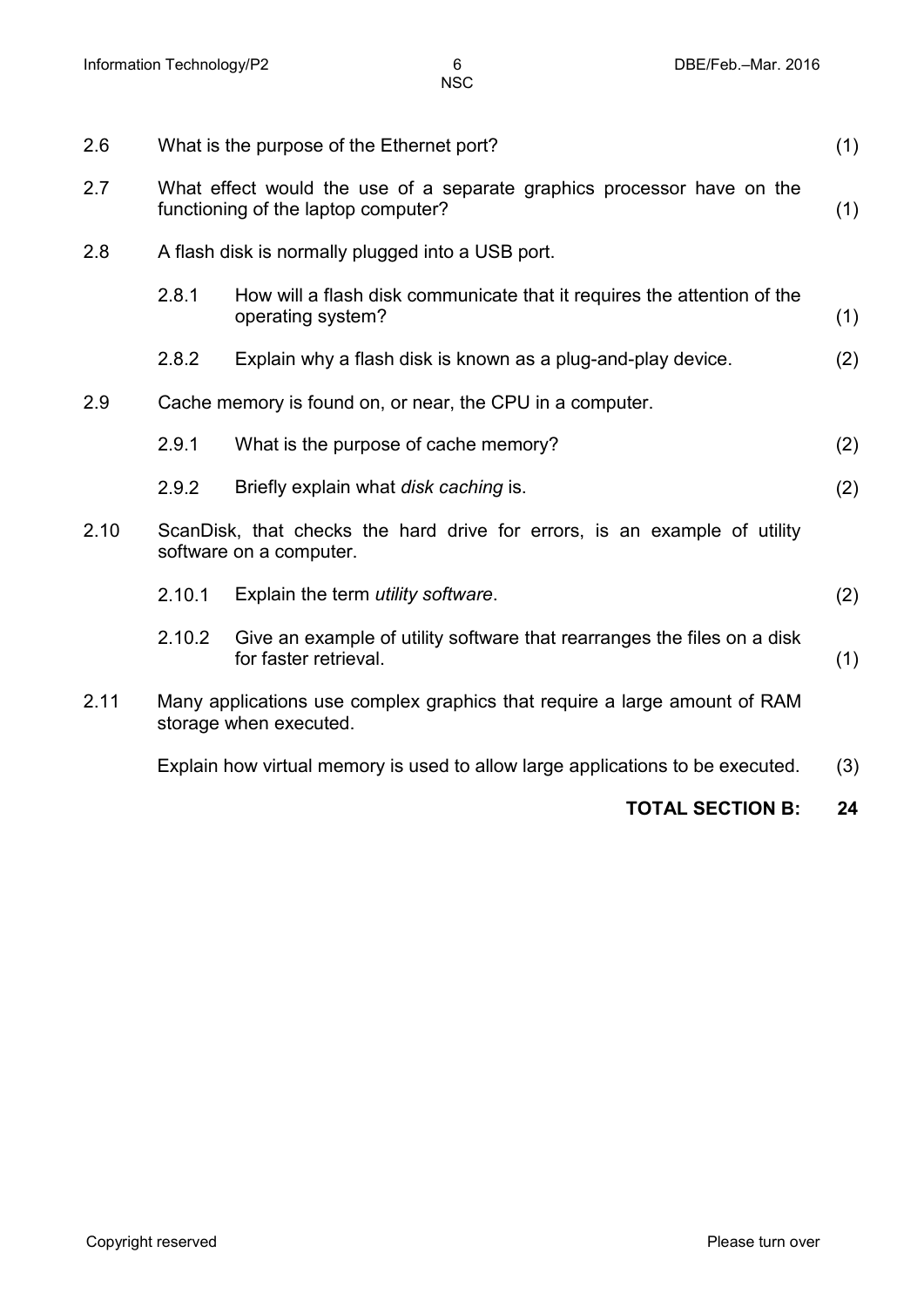#### **SECTION C: COMMUNICATION AND NETWORK TECHNOLOGIES**

#### **QUESTION 3**

The school has set up a network for all classrooms and computer centres in the building. There is a computer in each classroom and each computer centre has 40 computers linked in a network.



3.1 Motivate the setup of the network by answering the following questions:

| 3.1.1 | What is the primary function of a file server? |  |
|-------|------------------------------------------------|--|
|       |                                                |  |

#### 3.1.2 A star topology is used in the computer centres.

- (a) Describe the term *topology*. (1)
- (b) State TWO advantages of a star topology. (2)
- (c) Name ONE network device that is an essential part of a network using a star topology. (1)
- 3.1.3 Each computer needs an NIC to be part of the cabled network.

What is the specific role of the NIC in a network, other than connecting the cables to the computer? (1)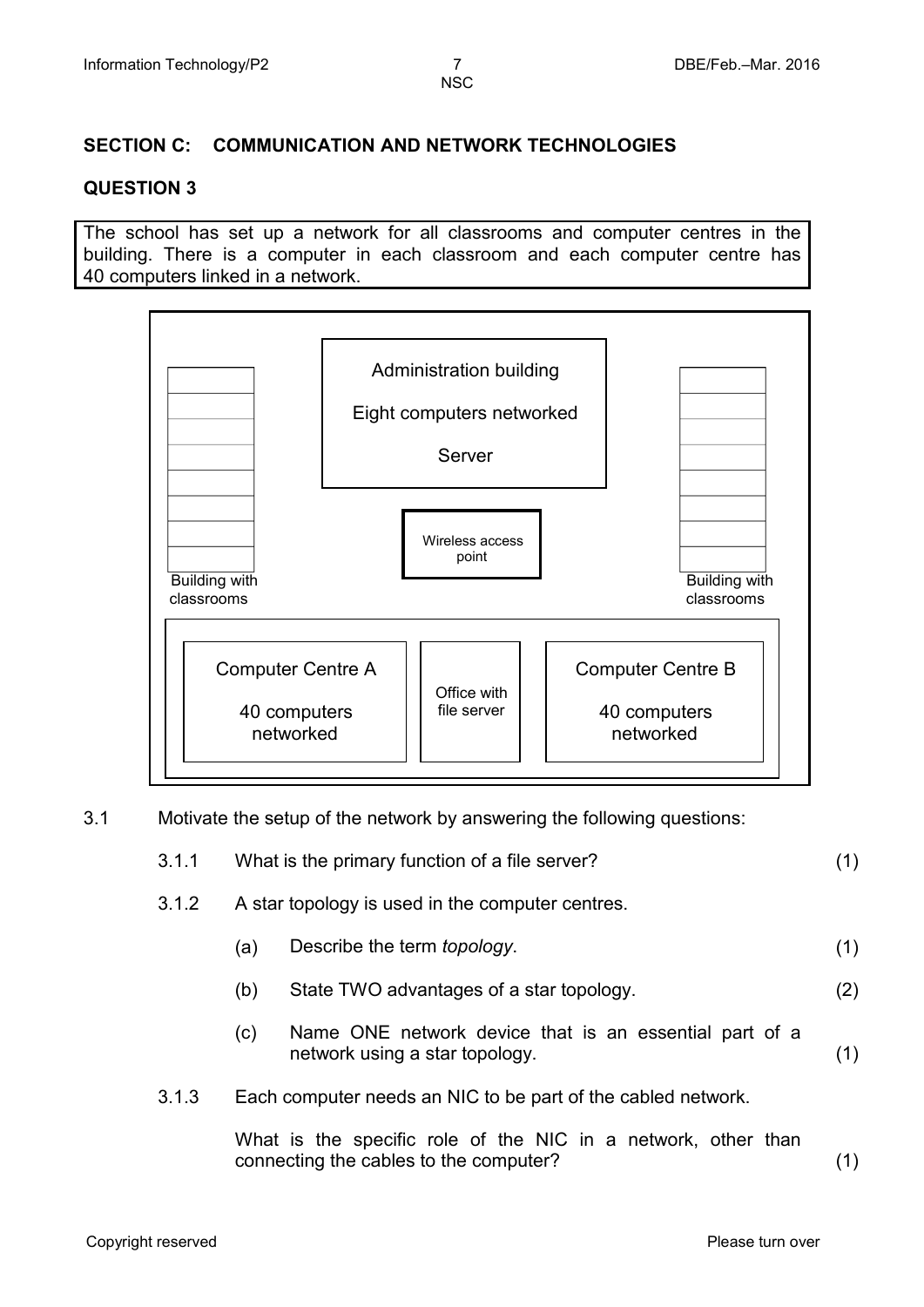(1)

3.1.4 The following Internet protocol (IP) address has been assigned to one of the computers in Computer Centre A:

| (a) Use the following IP address: |  |  |  |  |
|-----------------------------------|--|--|--|--|
| 172.0.0.25                        |  |  |  |  |
| 255.255.0.0                       |  |  |  |  |
| 172.0.0.40                        |  |  |  |  |
|                                   |  |  |  |  |

- (a) What is an *IP address*?
- (b) Why should another computer on the same network (LAN) not be assigned the same IP address? (1)
- 3.2 The server in the administration building is connected to an ADSL Internet line with a 2 Mbps connection speed. The data package used by the school can either be capped or uncapped.
	- 3.2.1 Explain the meaning of the term *data cap.* (1)
	- 3.2.2 The administration staff is complaining about the low bandwidth of the connection.

What does *bandwidth* refer to? (1)

- 3.3 A wireless access point has been installed in the middle of the school grounds (see diagram on previous page) to enable the computers in the classrooms to share the Internet connection with the administration building.
	- 3.3.1 Explain a possible problem with sharing the Internet access. (2)
	- 3.3.2 Due to the poor Internet connection, some teachers requested to have a 3G connection in their classrooms.

What would be a disadvantage of using a 3G connection? (1)

- 3.4 Stock data is available online to the learners who are helping with the stocktaking process.
	- 3.4.1 State TWO advantages of storing data online rather than locally on a hard drive. (2)
	- 3.4.2 Which technique is used to ensure that all the devices have access to the most up-to-date information when stored data is shared between devices? (1)

Copyright reserved **Please turn over the Copyright reserved** Please turn over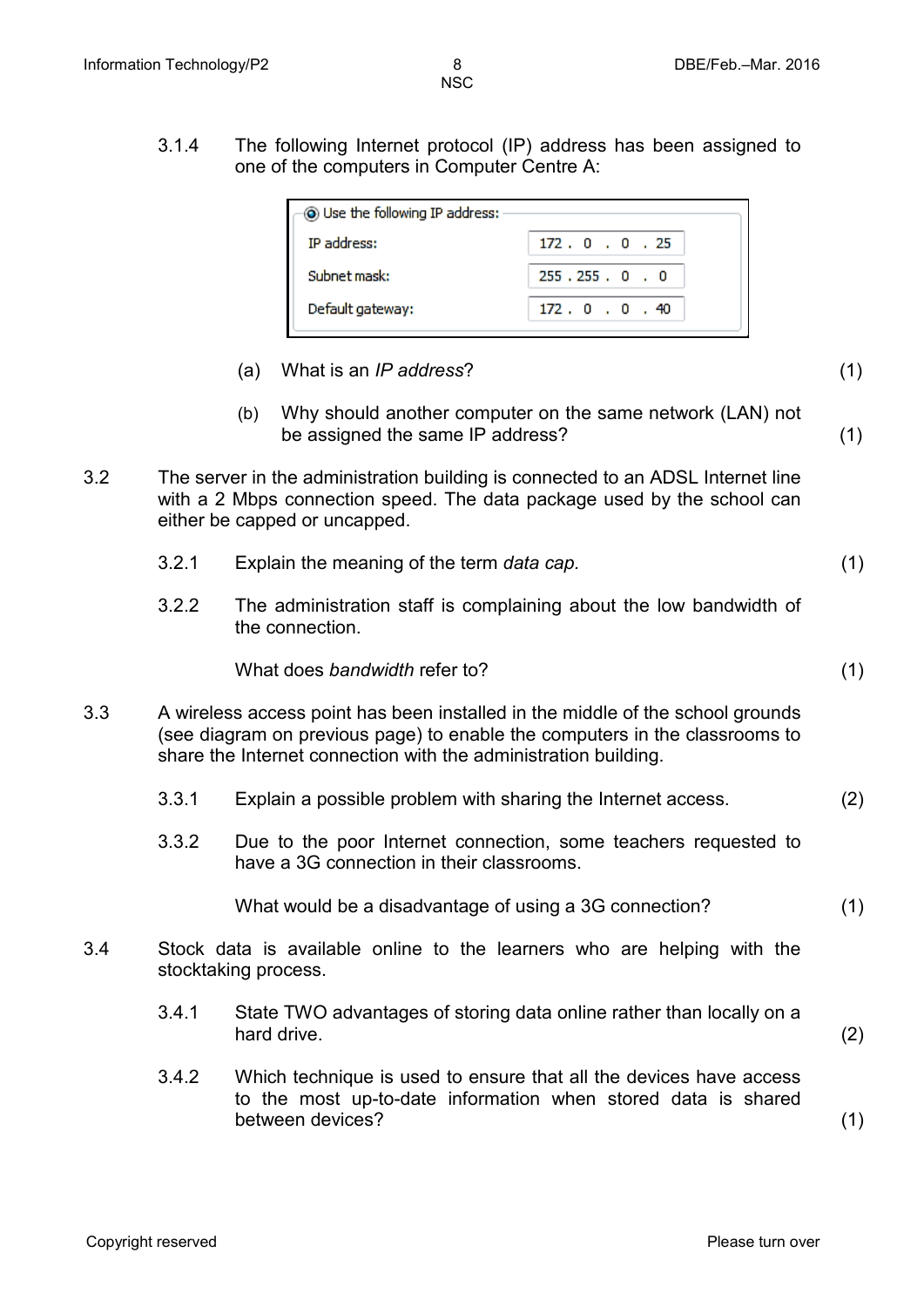3.5 With Internet access available on the school grounds, learners are using e-mail facilities, downloading educational material and attending online lessons. All these services use specific protocols.

| 3.5.1 | What is a <i>protocol</i> ?                        |     |
|-------|----------------------------------------------------|-----|
| 3.5.2 | Differentiate between a POP3 and an SMTP protocol. | (2) |

3.5.3 VoIP is also used when lessons are presented over the Internet.

State TWO implications/disadvantages of using VoIP. (2)

3.6 The table below shows some network vulnerabilities and ways/techniques to solve or prevent these problems.

> Choose a solution/preventative measure from COLUMN B that matches the network vulnerability in COLUMN A. Write only the letter (A–F) next to the question number (3.6.1–3.6.4) in the ANSWER BOOK, for example 3.6.5 antispam.

| <b>COLUMN A:</b><br><b>NETWORK VULNERABILITY</b> |                                                              |   | <b>COLUMN B:</b><br><b>SOLUTION/PREVENTION</b> |  |
|--------------------------------------------------|--------------------------------------------------------------|---|------------------------------------------------|--|
| 3.6.1                                            | Trojan applications that install<br>themselves on the system | A | locking up server rooms                        |  |
|                                                  |                                                              | R | antivirus software                             |  |
| 3.6.2                                            | Hacking into the system from                                 |   |                                                |  |
|                                                  | outside the network                                          | С | encryption                                     |  |
|                                                  |                                                              |   |                                                |  |
| 3.6.3                                            | Unexpected breaks in the power                               | D | firewall                                       |  |
|                                                  | supply                                                       |   |                                                |  |
|                                                  |                                                              | Е | <b>UPS</b>                                     |  |
| 3.6.4                                            | Get access to confidential                                   |   |                                                |  |
|                                                  | information which is sent across                             | F | controlled administrative                      |  |
|                                                  | the Internet                                                 |   | rights                                         |  |

 $(4 \times 1)$  (4)

**TOTAL SECTION C: 25**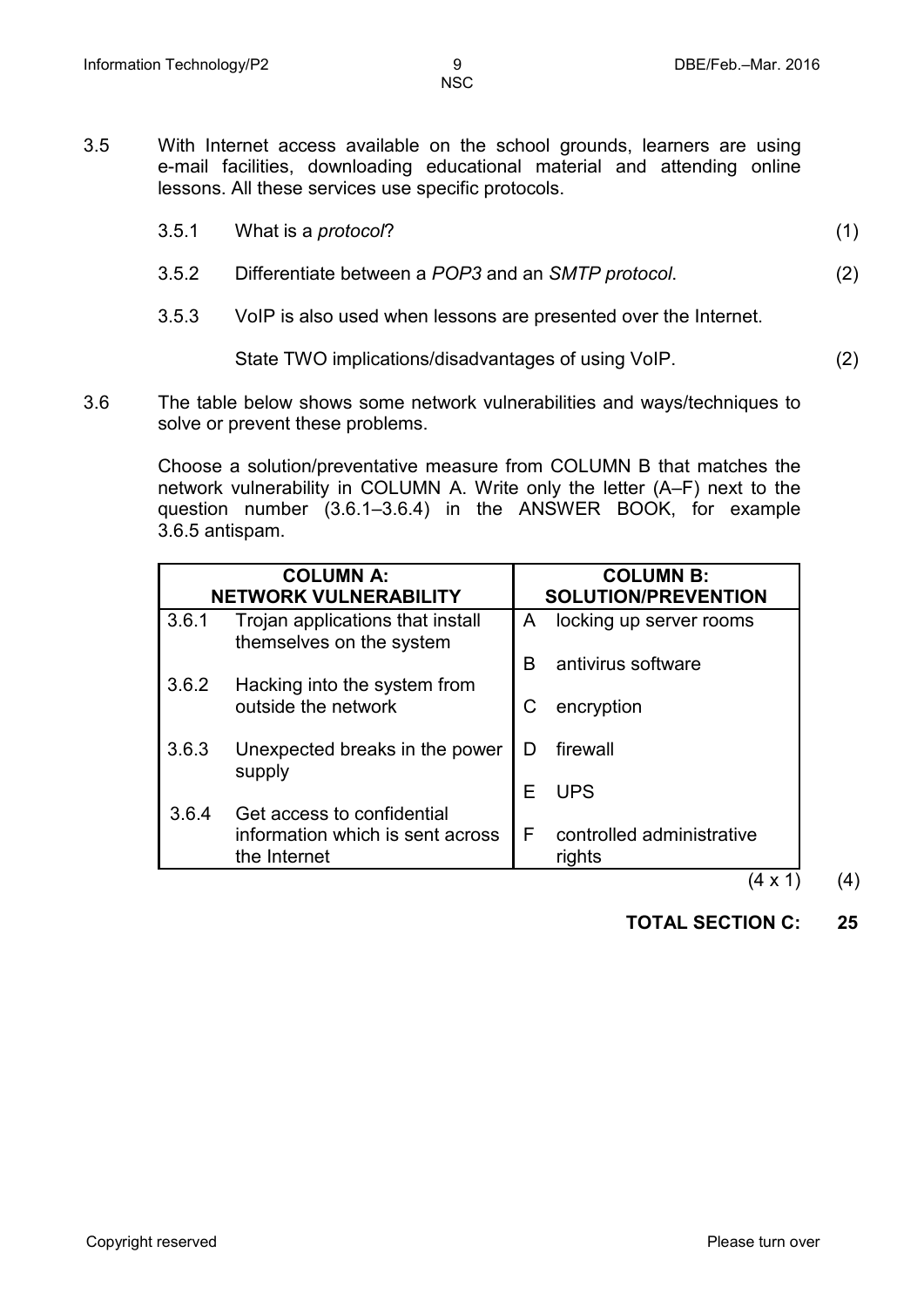#### **SECTION D: DATA AND INFORMATION MANAGEMENT**

#### **QUESTION 4**

A central database has been created for the school to record the stock items of each department during the stocktaking process.

4.1 The following tables have been designed for the database:

| tblDepartment           |                 |  |
|-------------------------|-----------------|--|
| <b>FieldName</b><br>Key |                 |  |
|                         | DepartmentID    |  |
|                         | DepName         |  |
|                         | DepContactName  |  |
|                         | DepExtensionNum |  |

|          | tblStockItems                  |                 |  |
|----------|--------------------------------|-----------------|--|
|          | <b>FieldName</b><br><b>Key</b> |                 |  |
|          |                                | ItemID          |  |
|          |                                | <b>ItemName</b> |  |
|          | <b>ItemQuantity</b>            |                 |  |
| $\infty$ | <b>ItemCost</b>                |                 |  |
|          | DepartmentID                   |                 |  |

Example of data in the **tblDepartment** table:

| tblDepartment                                                                            |                  |               |      |  |  |
|------------------------------------------------------------------------------------------|------------------|---------------|------|--|--|
| <b>DepContactName</b><br><b>DepExtensionNum</b><br><b>DepartmentID</b><br><b>DepName</b> |                  |               |      |  |  |
| D <sub>12</sub>                                                                          | Afrikaans        | Mrs De Bruin  | X201 |  |  |
| D <sub>15</sub>                                                                          | History          | Mr J Pillay   | X206 |  |  |
| D <sub>16</sub>                                                                          | Civil Technology | Mr K Mahlangu | X214 |  |  |

#### Example of data in the **tblStockItems** table:

| tblStockItems  |                              |                     |                    |                     |  |  |  |
|----------------|------------------------------|---------------------|--------------------|---------------------|--|--|--|
| <b>ItemID</b>  | <b>ItemName</b>              | <b>ItemQuantity</b> | <b>ItemCost</b>    | <b>DepartmentID</b> |  |  |  |
| A <sub>1</sub> | Desktop<br><b>MN073X</b>     | 4                   | R <sub>2</sub> 500 | D <sub>12</sub>     |  |  |  |
| <b>B2</b>      | Laptop<br>HP 64 bit          | 3                   | R8 000             | D <sub>17</sub>     |  |  |  |
| <b>B4</b>      | Laptop<br>Acer 32 bit        | 5                   | R4 500             | D <sub>06</sub>     |  |  |  |
| C <sub>5</sub> | Printer<br><b>HP F370M</b>   | $\overline{2}$      | R <sub>2</sub> 090 | D <sub>12</sub>     |  |  |  |
| D <sub>6</sub> | Scanner<br>LG253             | 1                   | R1 050             | D <sub>11</sub>     |  |  |  |
| B <sub>5</sub> | Laptop Computer<br>Lenovo i5 |                     | R6 300             | D <sub>16</sub>     |  |  |  |

#### **NOTE:**

- The **ItemQuantity** field refers to the number of items for each item indicated in the **ItemName** field.
- The **ItemCost** field refers to the cost of a single item.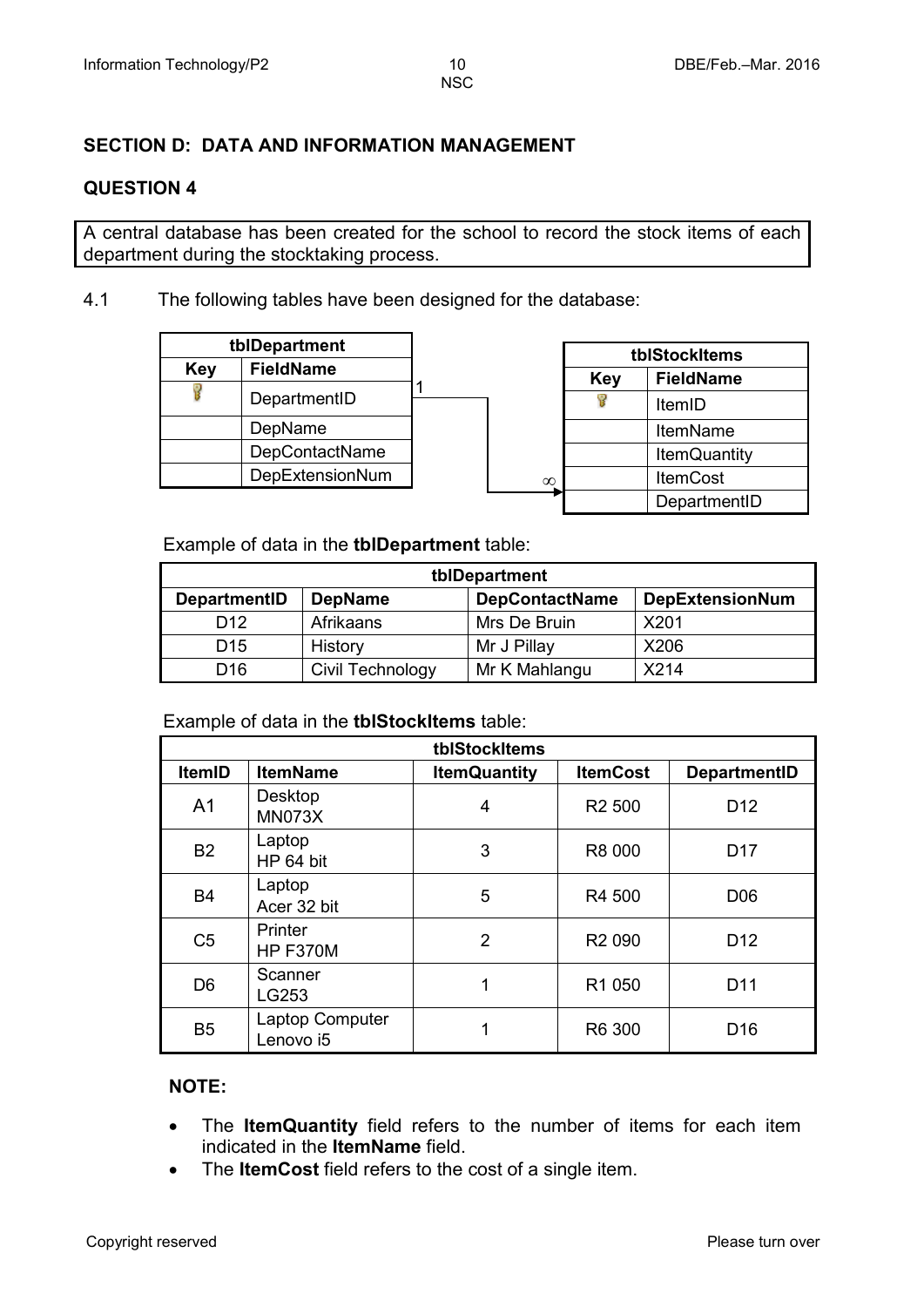- 4.1.1 Suggest a suitable data type for the **ItemCost** field. (1)
- 4.1.2 Use the data in the tables (on the previous page) and give an example that explains the one-to-many relationship that exists between the **tblDepartment** and the **tblStockItems** tables. (2)
- 4.1.3 Write SQL statements for each of the following queries:
	- (a) Display all details from the **tblStockItems** table sorted in alphabetical order by **ItemName**. (3)
	- (b) An HP F370M printer of the Afrikaans department (D12) was left off the stock list and must be included.

Change the existing number of printers for this specific department by updating the quantity. (4)

- (c) Display the department name and the total stock value for each department in a new field called **TotalValue**. (6)
- 4.1.4 An incomplete SQL statement that displays a list of all the laptop computers and the number of laptop computers is given below.

**SELECT ItemName, ItemQuantity FROM tblStockItems WHERE \_\_\_(a)\_\_\_**

Write only the missing code at (a) to complete the statement. (2)

- 4.2 Due to the number of people who need access, the database has been moved from a stand-alone desktop to a server. DBMS software was installed on the server to handle access to the database.
- 4.2.1 Expand the acronym *DBMS*. (1) 4.2.2 Name TWO actions that the DBMS software allows the user to perform on the data in the database. (2) 4.3 Larger businesses will use a database distributed over several servers. 4.3.1 Give TWO reasons why it might not be feasible to have a larger number of users accessing a single database on a single server. (2) 4.3.2 Name TWO models that can be used for data synchronisation in a distributed database. (2) 4.3.3 Explain how transaction processing ensures data integrity in a distributed database model. (2)

**TOTAL SECTION D: 27**

Copyright reserved **Please turn over the Copyright reserved** Please turn over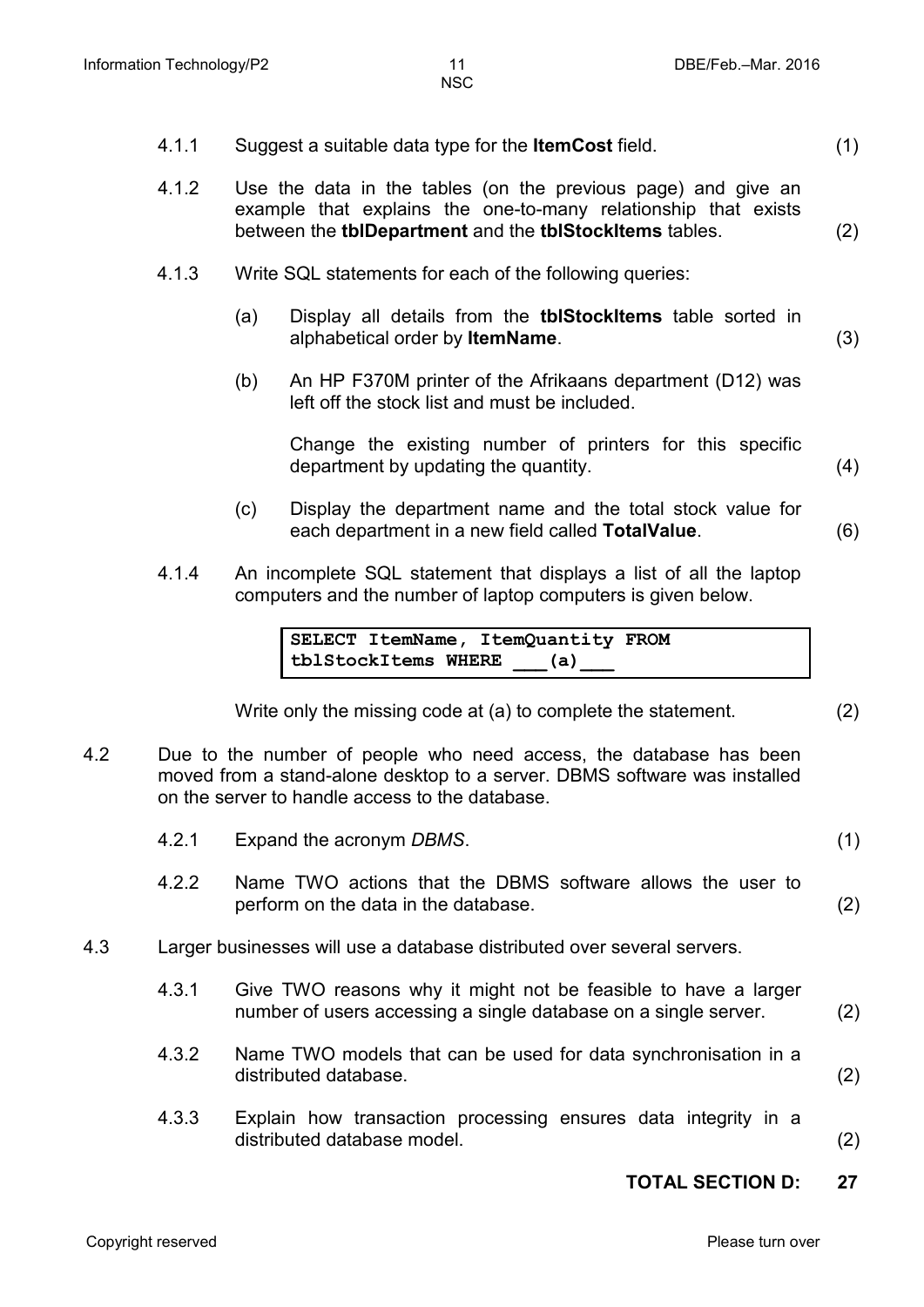#### **SECTION E: SOLUTION DEVELOPMENT**

#### **QUESTION 5**

The IT learners are writing programs to assist with the stocktaking process.

5.1 A two-dimensional array called **arrStock** has been used to record the quantities of the four items for the four departments, as shown in the table below.

**NOTE:** The array contains only the values shown in the table below.

|                | <b>Afrikaans</b> | <b>History</b> | <b>Tourism</b> | <b>Design</b> | Total |
|----------------|------------------|----------------|----------------|---------------|-------|
| <b>Desktop</b> |                  |                | 10             |               |       |
| Laptop         |                  |                |                |               |       |
| <b>Printer</b> |                  |                |                |               |       |
| <b>Scanner</b> |                  |                |                |               |       |

Write pseudocode to calculate the total stock per item and store these values in the array. (5)

- 5.2 Various errors can occur while coding and executing a program.
	- 5.2.1 The three common types of errors are syntax, logical and runtime errors.

Identify the type of error for each process in the table below. Write down only the correct answer next to the question numbers  $(5.2.1(a)-5.2.1(c)).$ 

| <b>TYPE</b><br>OF.<br><b>ERROR</b> | <b>ERROR</b>                                                                                                                      | <b>ERROR</b><br><b>MESSAGE</b> |
|------------------------------------|-----------------------------------------------------------------------------------------------------------------------------------|--------------------------------|
| (a)                                | No semicolon entered at the end of an<br>instruction                                                                              | <b>Missing</b><br>semicolon    |
| (b)                                | The stock value is calculated incorrectly as<br>stockValue = quantity - itemPrice                                                 | No error<br>message            |
| (c)                                | A variable is created as an integer data<br>type to store the number of items. When<br>the program runs, the user enters the word |                                |
|                                    | 'seventeen' instead of the number 17 in<br>the GUI component.                                                                     | Data-type<br>mismatch          |

 $(3)$ 

5.2.2 When writing methods, parameters are sometimes used to obtain values from the calling statement.

> Name TWO aspects that must be taken into consideration when providing the arguments (actual parameters) in a call statement. (2)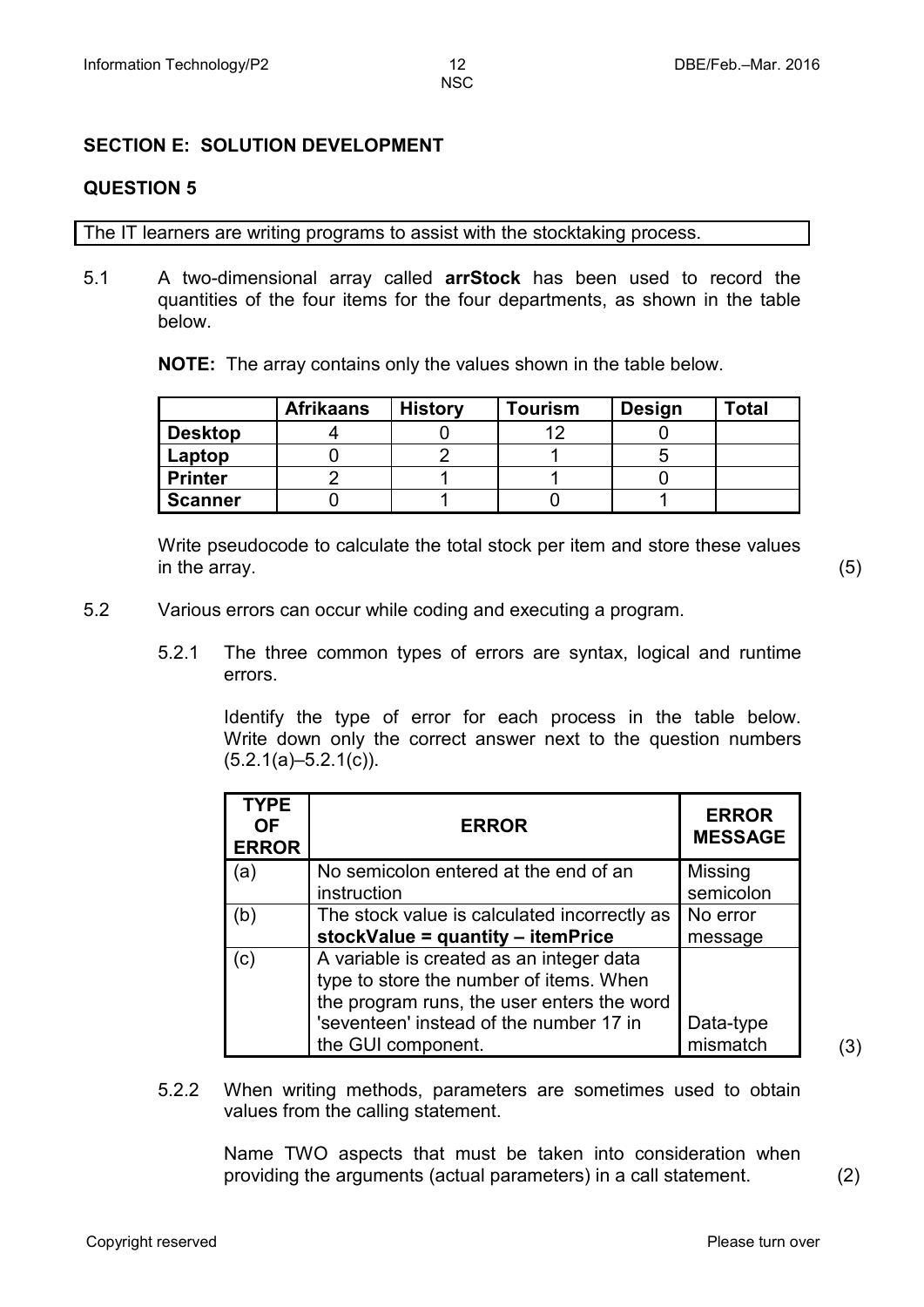- 
- 5.3 Each line of the text file called **StockDetails.txt** is used to store the room number, the description of the items and the quantity of the stock item issued to the room.

The format of the data in each line of the text file is as follows:

```
<Room number>;<Description>#<Quantity Issued>
```
Example of data in the text file:

```
101;Laptop#5
102;Whiteboard#1
101;Whiteboard#1
102;Tablet#25
104;Tablet#20
:
```
5.3.1 The following incomplete algorithm has been supplied:

| $\mathbf{1}$ . |           |                        |  |  | Open the text file StockDetails.txt for    |  |
|----------------|-----------|------------------------|--|--|--------------------------------------------|--|
|                | reading   |                        |  |  |                                            |  |
| 2.             |           | Counter $\leftarrow$ 0 |  |  |                                            |  |
| 3.             |           |                        |  |  | Loop until the end of the StockDetails.txt |  |
|                | file      |                        |  |  |                                            |  |
|                | $\ddotsc$ |                        |  |  |                                            |  |

The number of tablets and the room numbers where the tablets are used must be stored in two parallel arrays.

Complete the algorithm to read the text file and populate the arrays with the room numbers and the stock quantity of tablets issued to those room numbers.

**NOTE:** Do NOT rewrite the first three statements of the algorithm. (6)

5.3.2 Although the text file was created and the filename was spelt correctly, when trying to access the file from another program the following message was displayed:



Give a possible reason why this message was displayed. (1)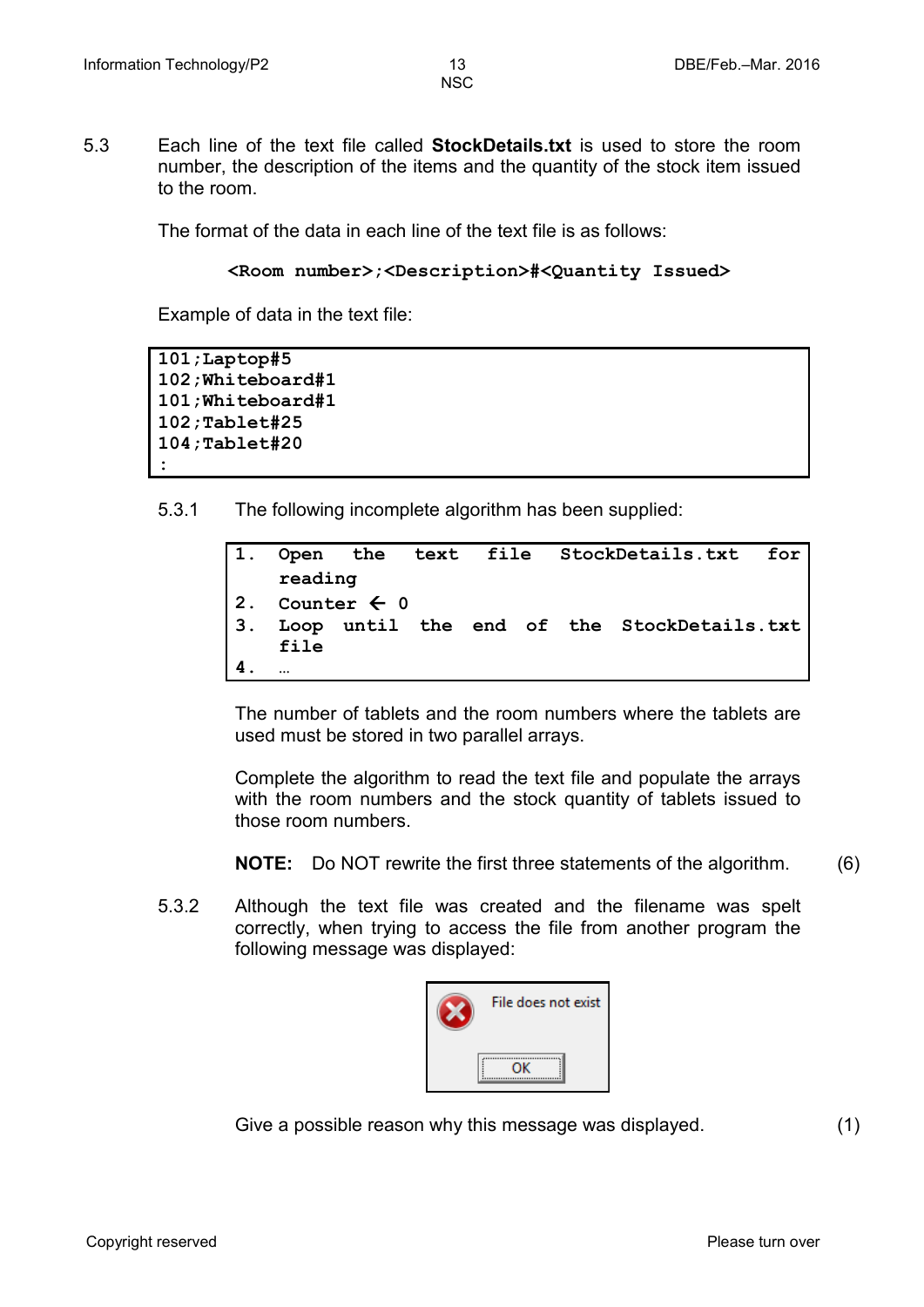5.4 The following pseudocode was given to develop a program that must generate four numeric values:

> **arrNumbers** is declared as an array that can store the four numeric values as integer values.

```
\mathbf{i} \leftarrow 1Loop from first position of array to last position of 
array
   k \leftarrow square(j)arrNumbers[loop counter]  number of values + k
   if j modulus 2 = 0 then
       arrNumbers[loop counter]  round(arrNumbers[loop
                                        counter - 1]/3)
   j \leftarrow j + 1
```
**NOTE:** The modulus operation gives the remainder as a result of division by an integer.

Redraw and complete the trace table below to determine the four numeric values in the **arrNumbers** array if **number of values** has a value of 4.

| number<br>of values | loop<br>counter | modulus $2 = 0$ ? | arrNumbers[loop<br>counter] |
|---------------------|-----------------|-------------------|-----------------------------|
|                     |                 |                   |                             |
|                     |                 |                   |                             |

(8)

**TOTAL SECTION E: 25**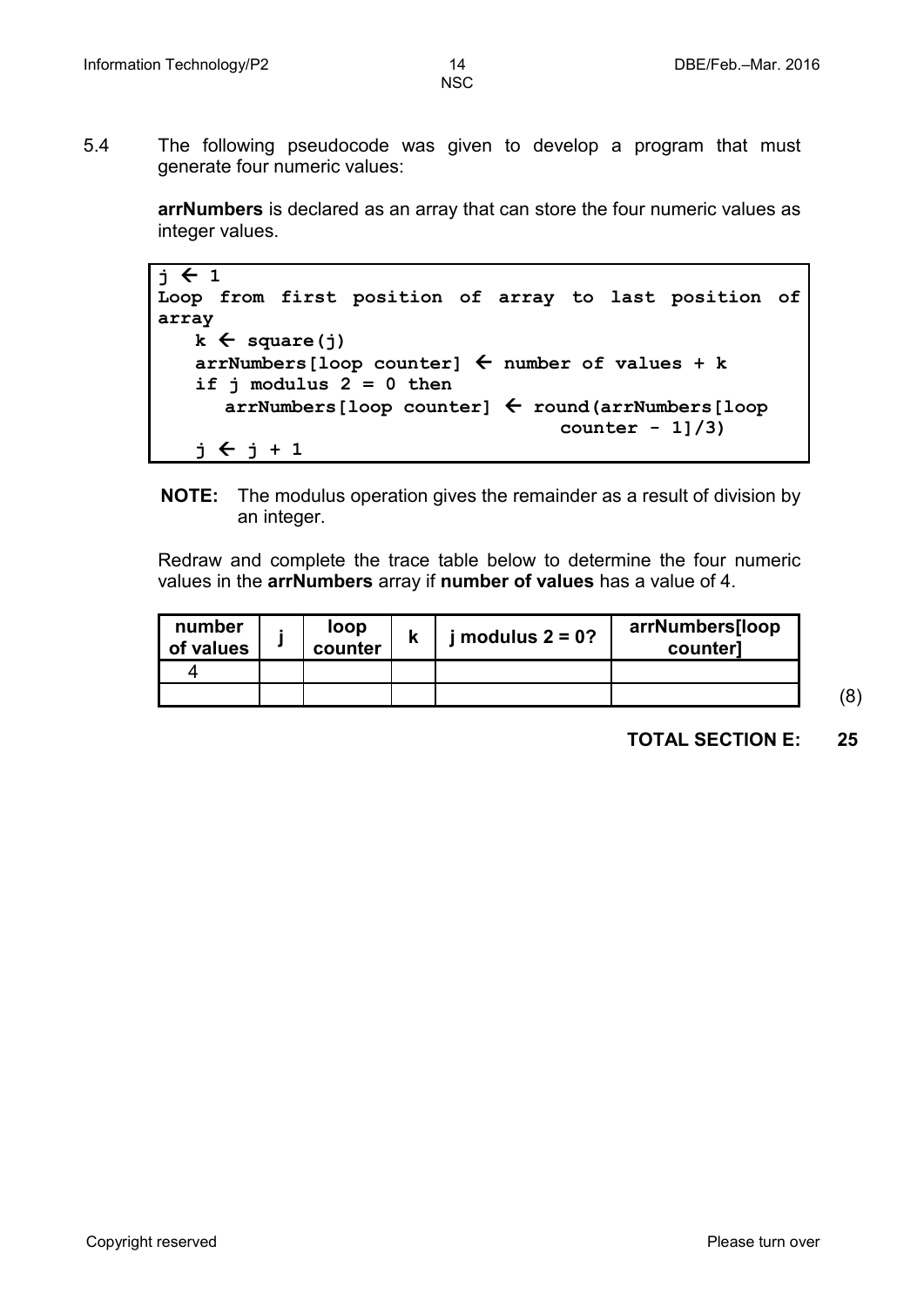#### **SECTION F: INTEGRATED SCENARIO**

#### **QUESTION 6**

The learners who are helping with stocktaking are using their own mobile devices to record data and to communicate with each other and the administrators.

6.1 Surveillance cameras and other mechanisms have been installed in the school buildings as part of the security process to monitor all the stock.

| 6.1.1 | provide access control to the server room.                                                       |                                                                              |                                                                                                                                                                                                                                                                                                                                                                                                                                                                                                                                                                                                                                                                                                                                                                                                                                |  |  |
|-------|--------------------------------------------------------------------------------------------------|------------------------------------------------------------------------------|--------------------------------------------------------------------------------------------------------------------------------------------------------------------------------------------------------------------------------------------------------------------------------------------------------------------------------------------------------------------------------------------------------------------------------------------------------------------------------------------------------------------------------------------------------------------------------------------------------------------------------------------------------------------------------------------------------------------------------------------------------------------------------------------------------------------------------|--|--|
| 6.1.2 | The Mpeg 4 compression standard used for the recorded security<br>videos uses lossy compression. |                                                                              |                                                                                                                                                                                                                                                                                                                                                                                                                                                                                                                                                                                                                                                                                                                                                                                                                                |  |  |
|       | (a)                                                                                              | Explain the benefit of using compression.                                    | (2)                                                                                                                                                                                                                                                                                                                                                                                                                                                                                                                                                                                                                                                                                                                                                                                                                            |  |  |
|       | (b)                                                                                              | Briefly explain what lossy compression entails.                              | (1)                                                                                                                                                                                                                                                                                                                                                                                                                                                                                                                                                                                                                                                                                                                                                                                                                            |  |  |
| 6.1.3 |                                                                                                  |                                                                              |                                                                                                                                                                                                                                                                                                                                                                                                                                                                                                                                                                                                                                                                                                                                                                                                                                |  |  |
|       | (a)                                                                                              | Explain what an audit trail is.                                              | (1)                                                                                                                                                                                                                                                                                                                                                                                                                                                                                                                                                                                                                                                                                                                                                                                                                            |  |  |
|       | (b)                                                                                              | Name TWO types of information that should be recorded for<br>audit purposes. | (2)                                                                                                                                                                                                                                                                                                                                                                                                                                                                                                                                                                                                                                                                                                                                                                                                                            |  |  |
|       |                                                                                                  |                                                                              |                                                                                                                                                                                                                                                                                                                                                                                                                                                                                                                                                                                                                                                                                                                                                                                                                                |  |  |
| 6.2.1 |                                                                                                  |                                                                              | (2)                                                                                                                                                                                                                                                                                                                                                                                                                                                                                                                                                                                                                                                                                                                                                                                                                            |  |  |
| 6.2.2 |                                                                                                  |                                                                              |                                                                                                                                                                                                                                                                                                                                                                                                                                                                                                                                                                                                                                                                                                                                                                                                                                |  |  |
|       |                                                                                                  |                                                                              | (3)                                                                                                                                                                                                                                                                                                                                                                                                                                                                                                                                                                                                                                                                                                                                                                                                                            |  |  |
|       |                                                                                                  |                                                                              |                                                                                                                                                                                                                                                                                                                                                                                                                                                                                                                                                                                                                                                                                                                                                                                                                                |  |  |
| 6.3.1 |                                                                                                  |                                                                              | (2)                                                                                                                                                                                                                                                                                                                                                                                                                                                                                                                                                                                                                                                                                                                                                                                                                            |  |  |
|       |                                                                                                  | Internet.                                                                    | Name TWO security techniques that the school could implement to<br>The administrators used an audit trail to keep track of the stock<br>throughout the year.<br>Encryption is used when data about stock values are communicated over the<br>What does it mean to encrypt data?<br>A technique such as SSL uses public/private key encryption.<br>Briefly explain the difference between the <i>public key</i> and <i>private key</i><br>in this security standard.<br>The school principal wants to be able to access security video footage after<br>school hours from his home. School staff members and security personnel<br>from outside the school also need access to this material.<br>Suggest TWO different techniques that will make secure access to<br>the server containing the security video footage possible. |  |  |

6.3.2 Differentiate between an *intranet* and an *extranet*. Also, indicate who would be included in an intranet and an extranet in this context. (2)